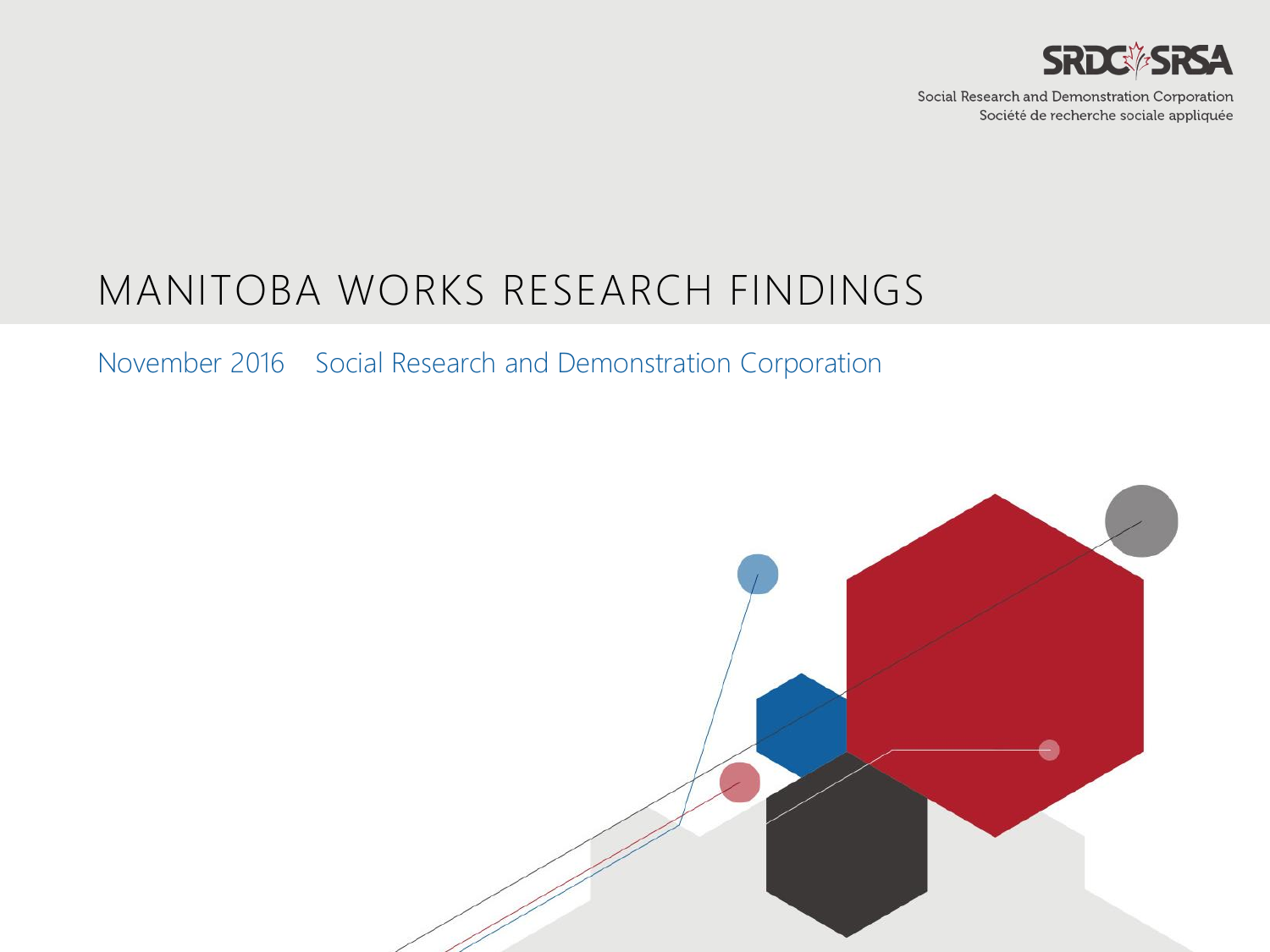## EVALUATION PARTNERS

- SRDC was engaged by Manitoba's Department of Jobs and the Economy in 2013 to evaluate Manitoba Works
- **Four service delivery partners in Manitoba:**



- We would like to thank our service delivery partners for their collaboration and commitment to learning what works
- We would also like to thank the Manitoba Government for funding this project and their commitment to evidenceinformed decision making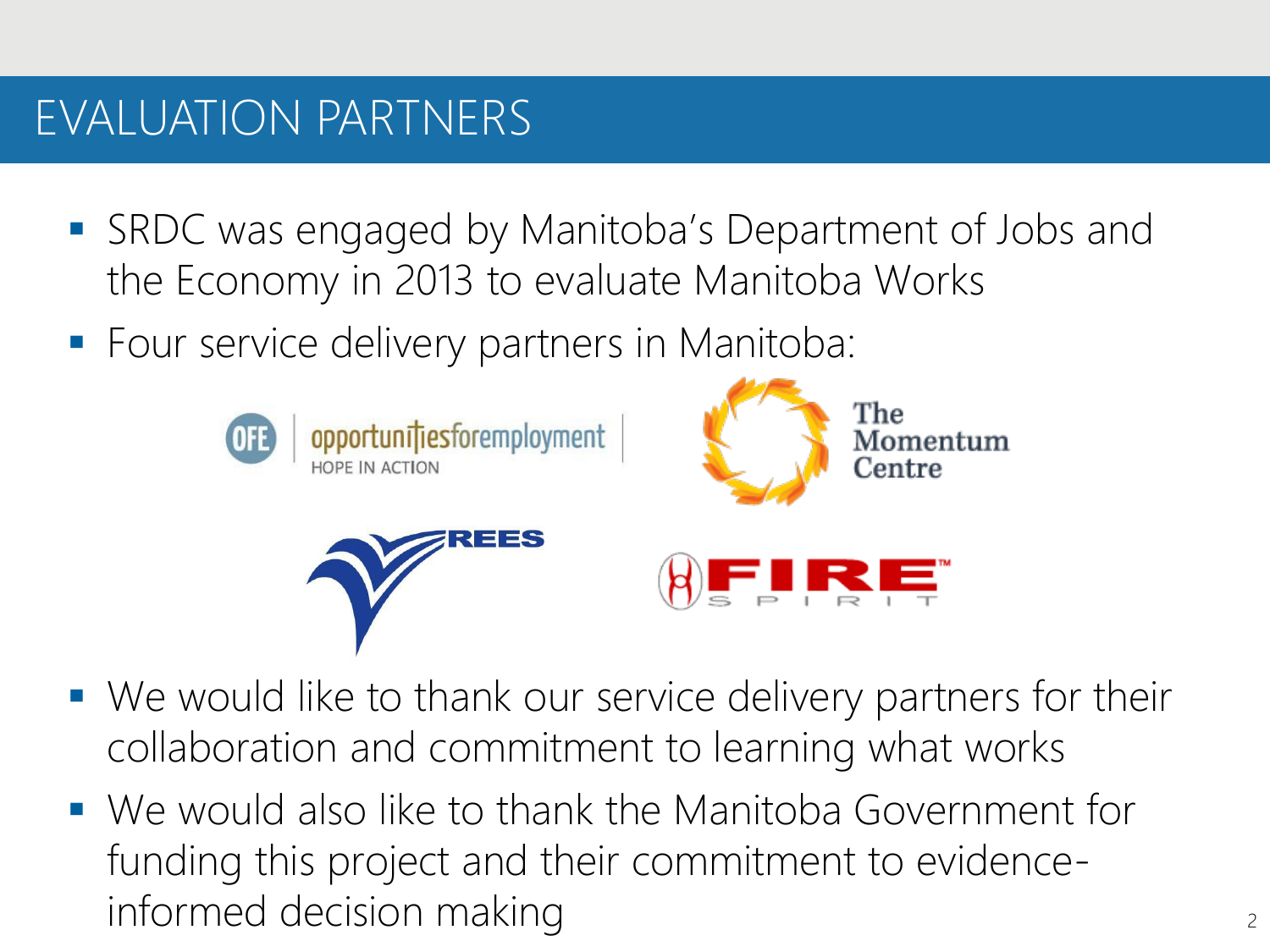## CONTEXT FOR IMPLEMENTING MANITOBA WORKS

## **Manitoba Works is part of system-wide transformation of employment services**

- Manitoba faces skilled labour shortages in many sectors, but social assistance caseload has grown over past 5 years
- New policies and practices are being developed as part of a transformation of the employment programming continuum to better meet client needs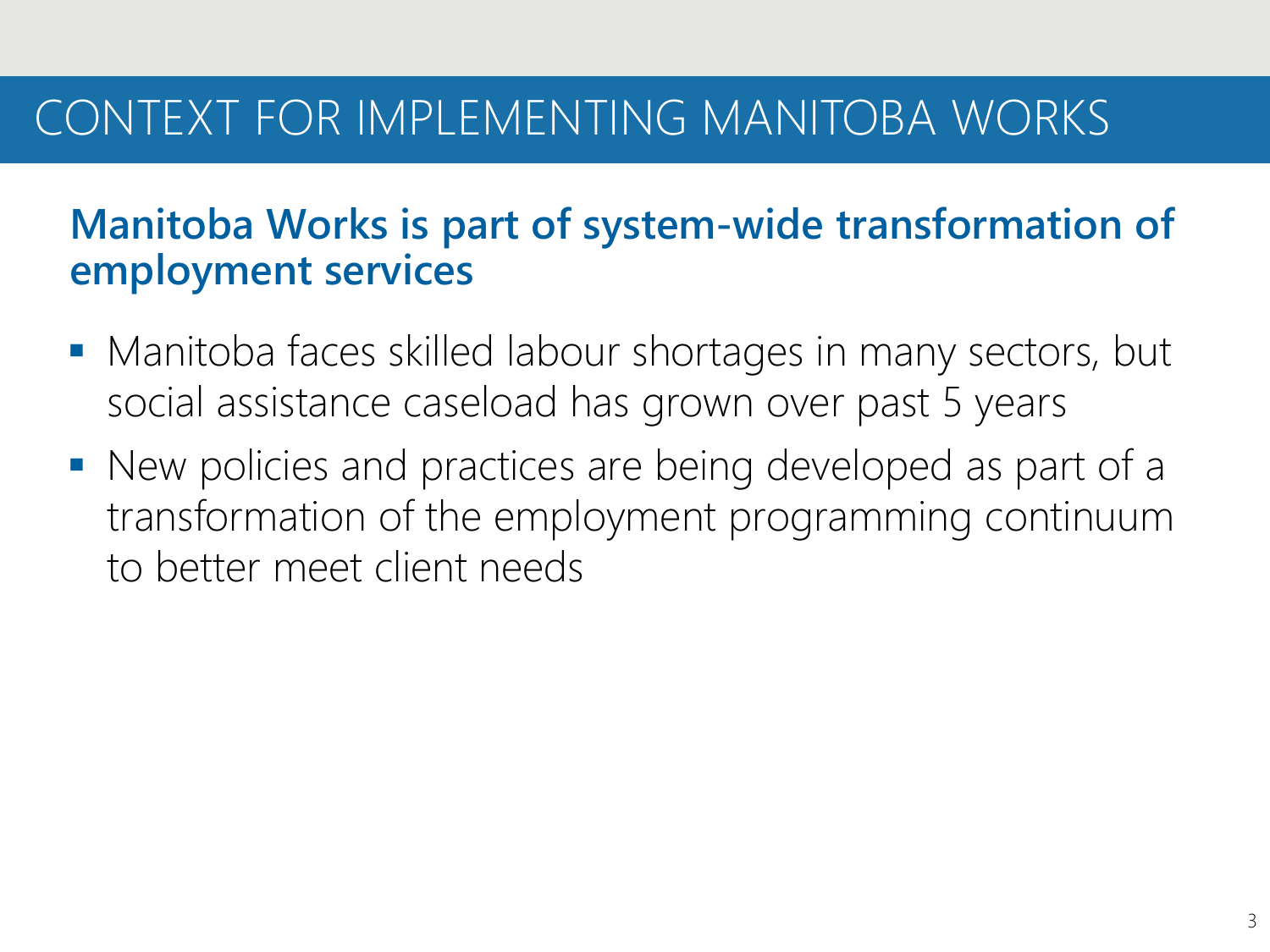# EVIDENCE BASE

- **Literature distinguishes between two models:** 
	- **Work-first** Rapid employment to encourage development of work skills and habits
	- **► Human capital development** Develop work skills and habits before entering workforce
- Strong evidence 'work-first' models effective for rapid employment, but impacts fade over medium-term and less effective for clients with multiple barriers (Michalopoulos et al. 2002)
- Critics argue financial incentives common to 'work-first' models discourage investments in human capital (Moffitt 2002; Riddell and Riddell 2012)
- Recent research suggests subsidized employment models with longer-lasting interventions and complementary supports (such as wraparound services and post-placement retention) are promising (Dutta-Gupta et al. 2016)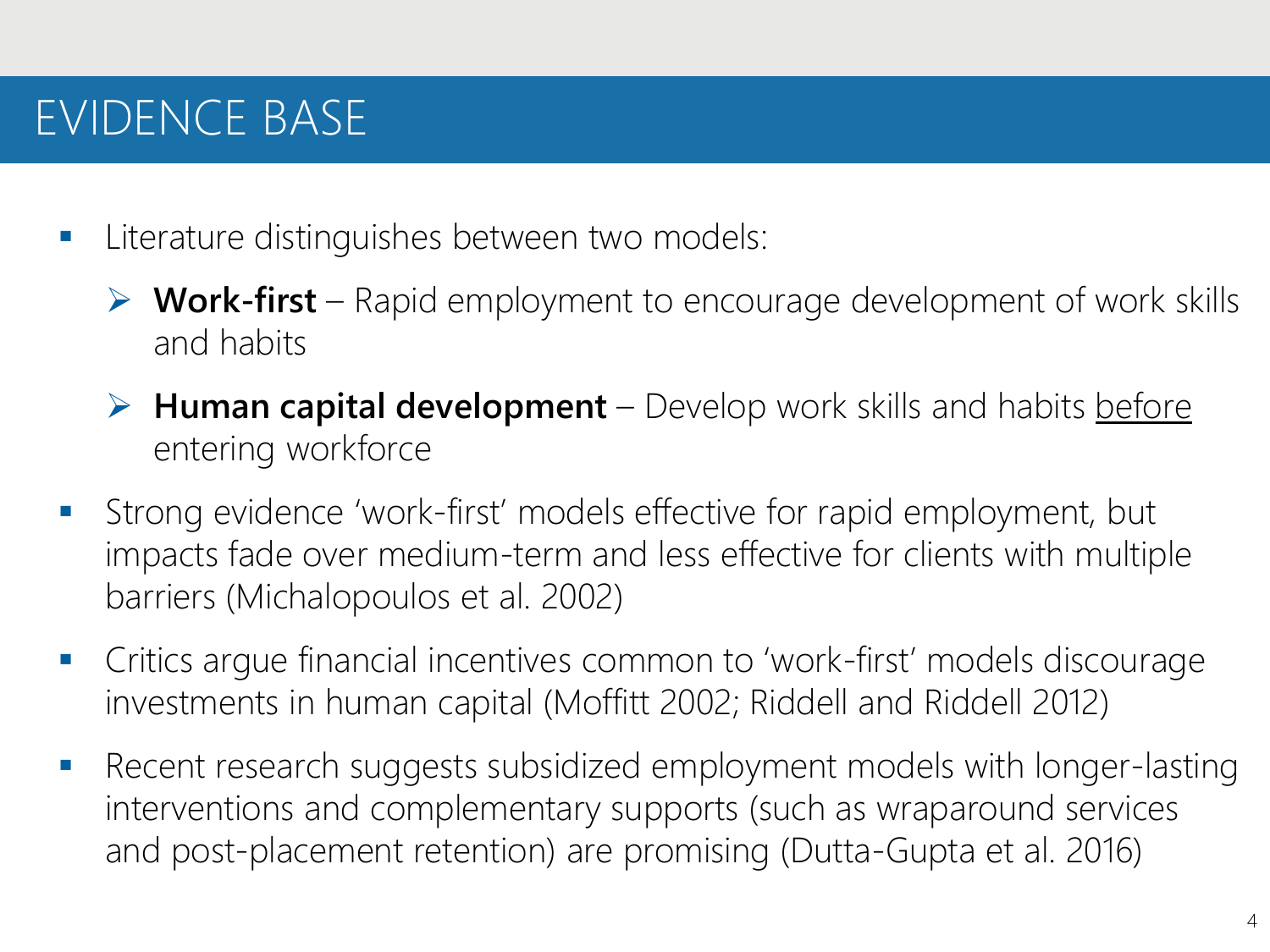## WHAT IS MANITOBA WORKS?

- **Designed to build on these findings to provide programming that improves** the labour market outcomes of individuals who are receiving social assistance and/or have multiple barriers to employment
- **Five key features:**
- **1. Demand-informed –** Providers work closely with employers to understand needs
- **2. Intensive human capital development –** Includes basic employability and essential skills training and lasts up to 16 weeks, depending on provider
- **3. Work experience in quality jobs in competitive labour market –** Jobseekers matched to positions aligned with their career interests
- **4. Employer financial incentives –** 6-month full wage subsidy
- **5. Post-placement retention support –** Both employer and jobseeker receive coaching to improve retention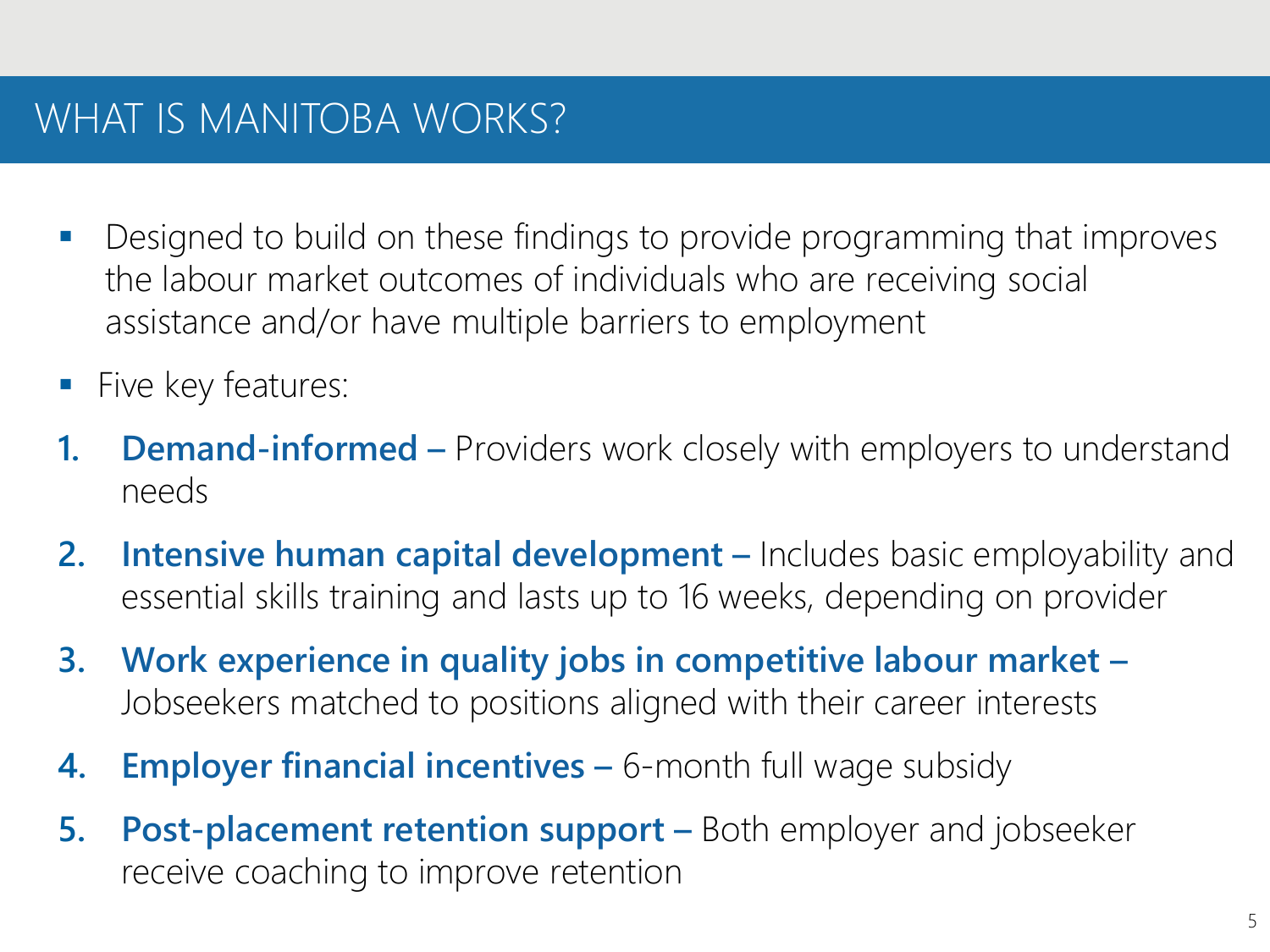## GENERAL PROGRAM MODEL

#### **Pre-employment training**

- All participants participate in full-time classroom training for 1.5 to 4 months
- Training focuses on essential skills, life skills, job search training/assistance
- **Tailored to individual needs and interests, integrated with placement search**

#### **Placements**

- 6-month employment placement, with wages fully subsidized
- **Jobseekers matched to jobs which align with skills and interests**
- Only openings for existing jobs eligible for subsidy (no newly created jobs)

#### **Retention supports**

- Service providers deliver ongoing retention supports through placement
- **IF Involve both placements and employers to resolve issues as they emerge**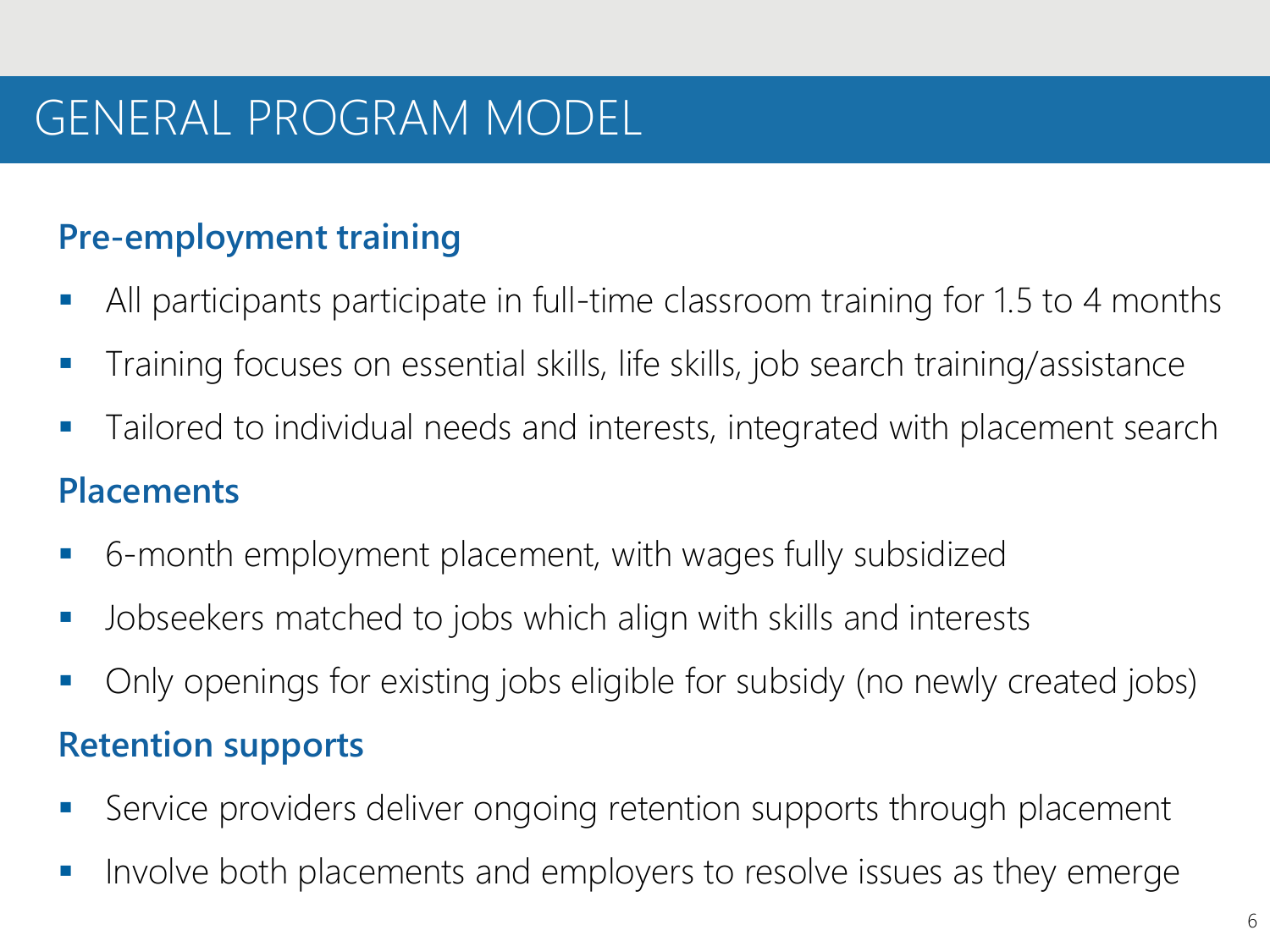**Project scope and implementation Implementing and evaluating Manitoba Works**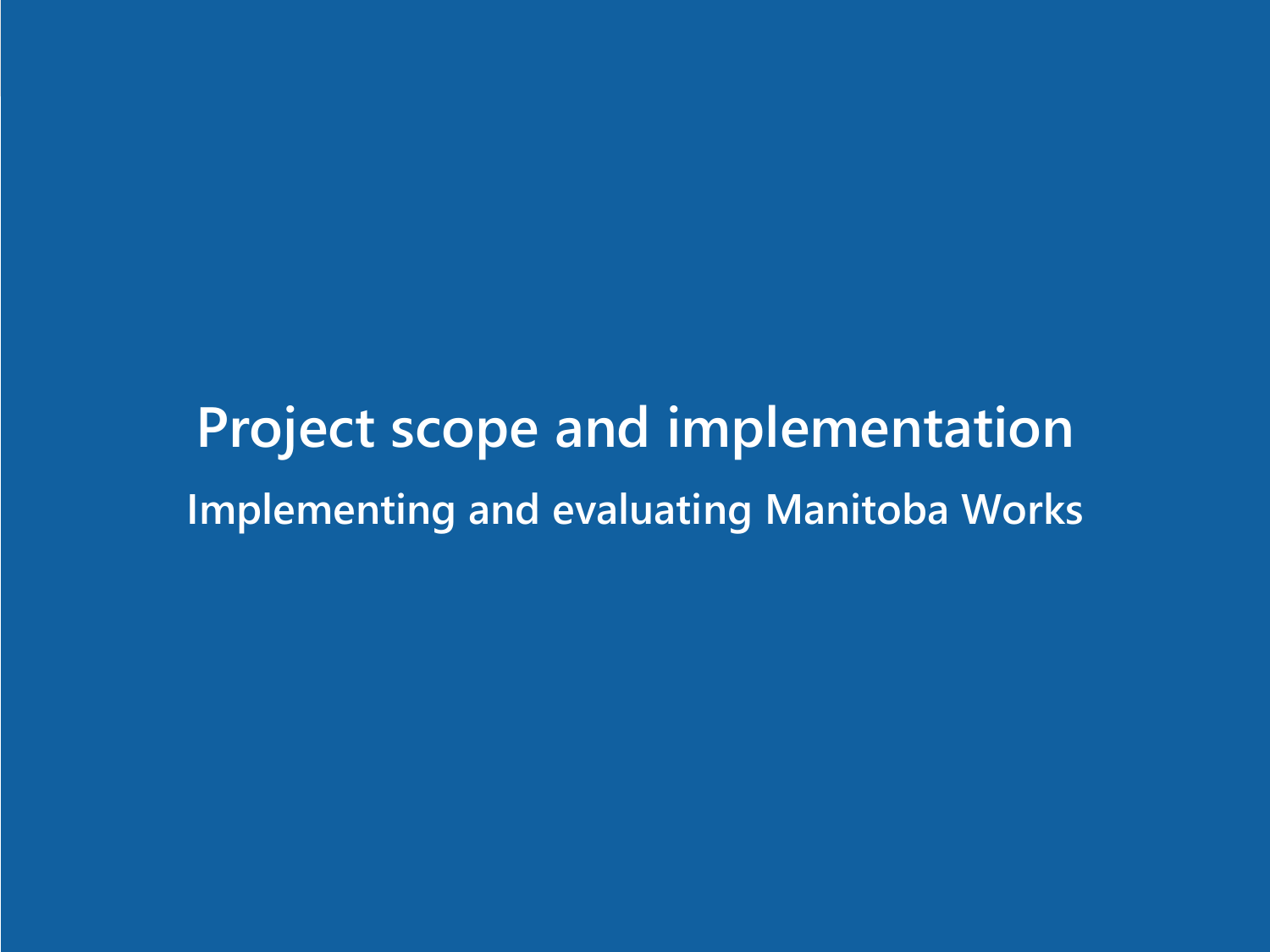# PROGRAM SCOPE

- Tracked social assistance usage of clients across all service providers:
	- **OFE** Serves wide range of jobseekers (*N*=220)
	- **Momentum** Specializes in serving Aboriginal youth ages 18-30 (*N*=55)
	- **REES** Specializes in serving individuals with physical disabilities (*N*=28)
	- **FireSpirit** Located in The Pas, serves mostly Aboriginal local jobseekers (*N*=13)
- Participants randomly assigned to program or control at first 3 providers
- Eligible participants (unemployed, receiving or at risk of receiving social assistance, and not receiving other employment insurance benefits)
- **Control group invited to participate in existing employment services, such as** job search assistance, light-touch employability training, and non-subsidized job matching and placements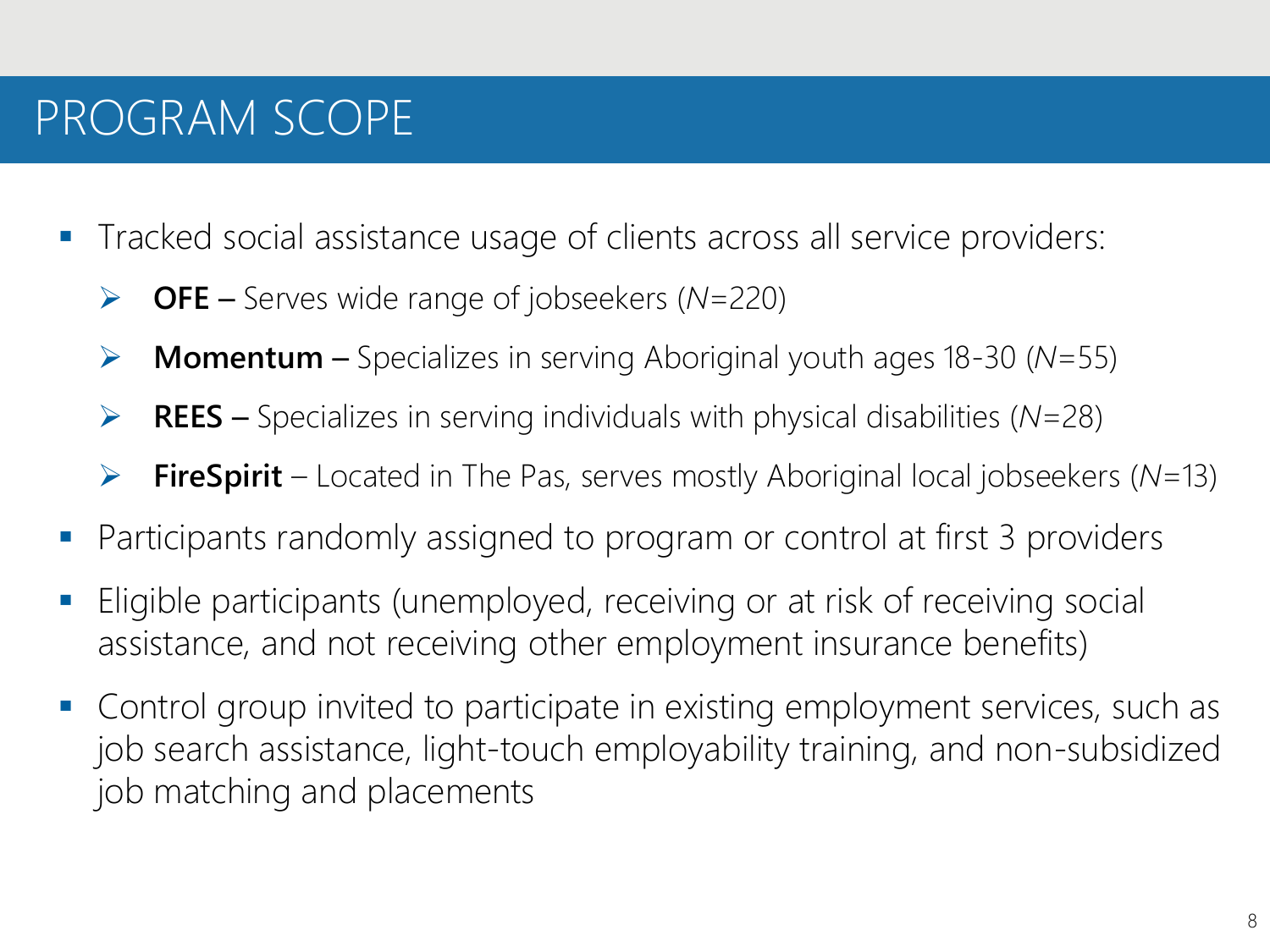## PROVIDER-SPECIFIC VARIATIONS

### **OFE (generalist)**

- 4 months of pre-employment, relative to 1.5 for other providers
- Substantial portion of pre-employment was focused on developing document use and numeracy skills relative to other providers

#### **Momentum (youth specialist)**

- Ongoing in-class sessions during placement period to support retention
- Greater focus on life skills development in pre-employment

#### **REES (specialist in serving individuals with disabilities)**

- Greatest staff-to-participant ratio of any service provider
- Emphasis on building participant job search skills, and supporting selfdirected job search activities to find placements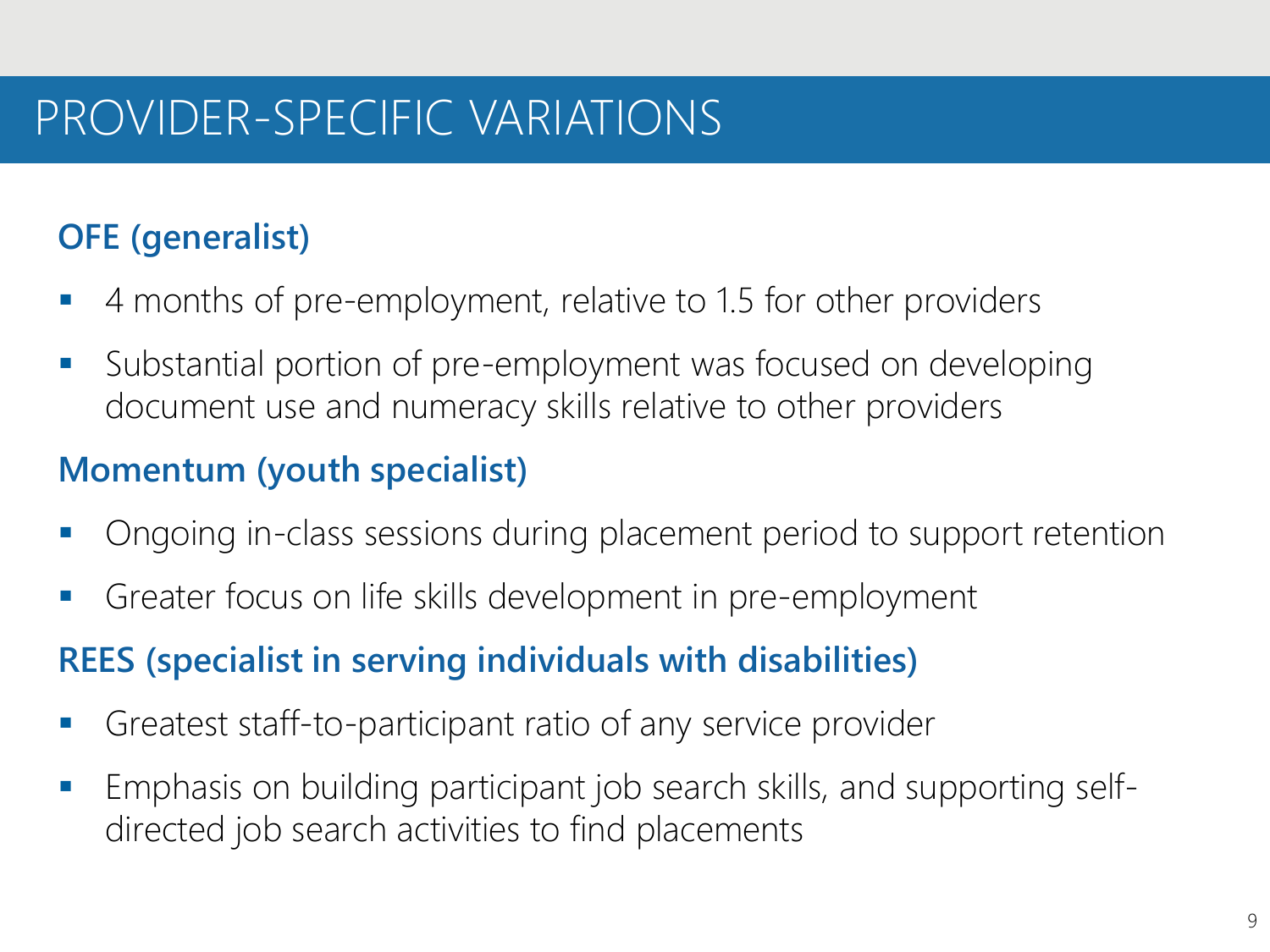## DATA COLLECTION



**Provincial administrative data used to measure short- and long-term social assistance usage outcomes (12 to 24 months after enrolment)\***

**\*16-month follow-up data available for all participants (N=303); 24 months after enrolment currently available for earliest cohorts (N=155)**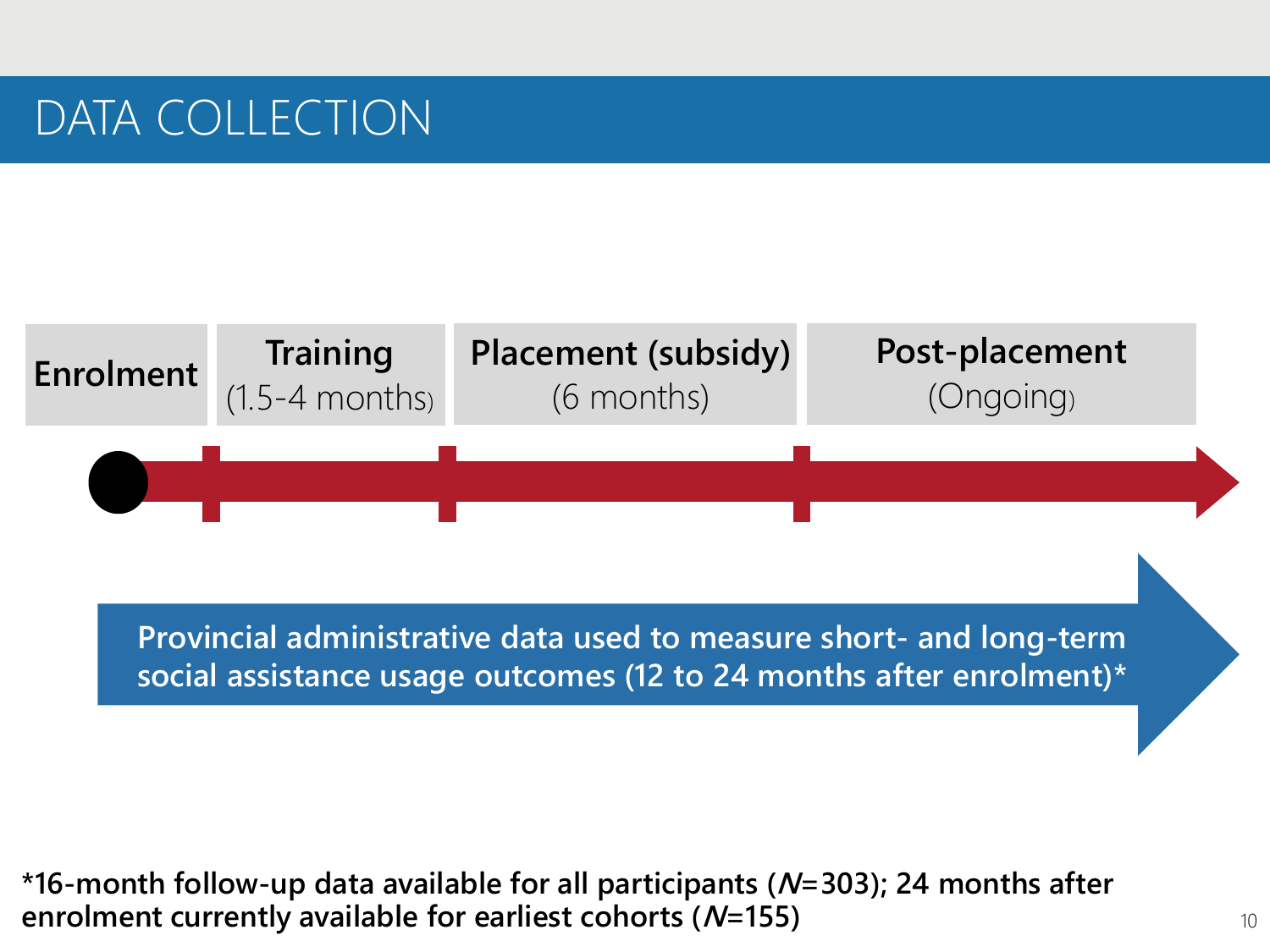## EVALUATION DESIGN AND ANALYTICAL STRATEGY

- **RCT** design aimed to minimize observable and unobservable differences between program and control groups at enrolment
- **Differences in outcomes between program and control** measured at multiple points in time throughout study period
- **Model estimated for sub-group of participants at each** service provider and overall group of participants
- **Monthly sample size decreases over time because not all** participants have reached 24 month follow-up
	- $\triangleright$  Outcome data available for 303 randomly assigned participants at 16 months, but only 155 participants at 24 months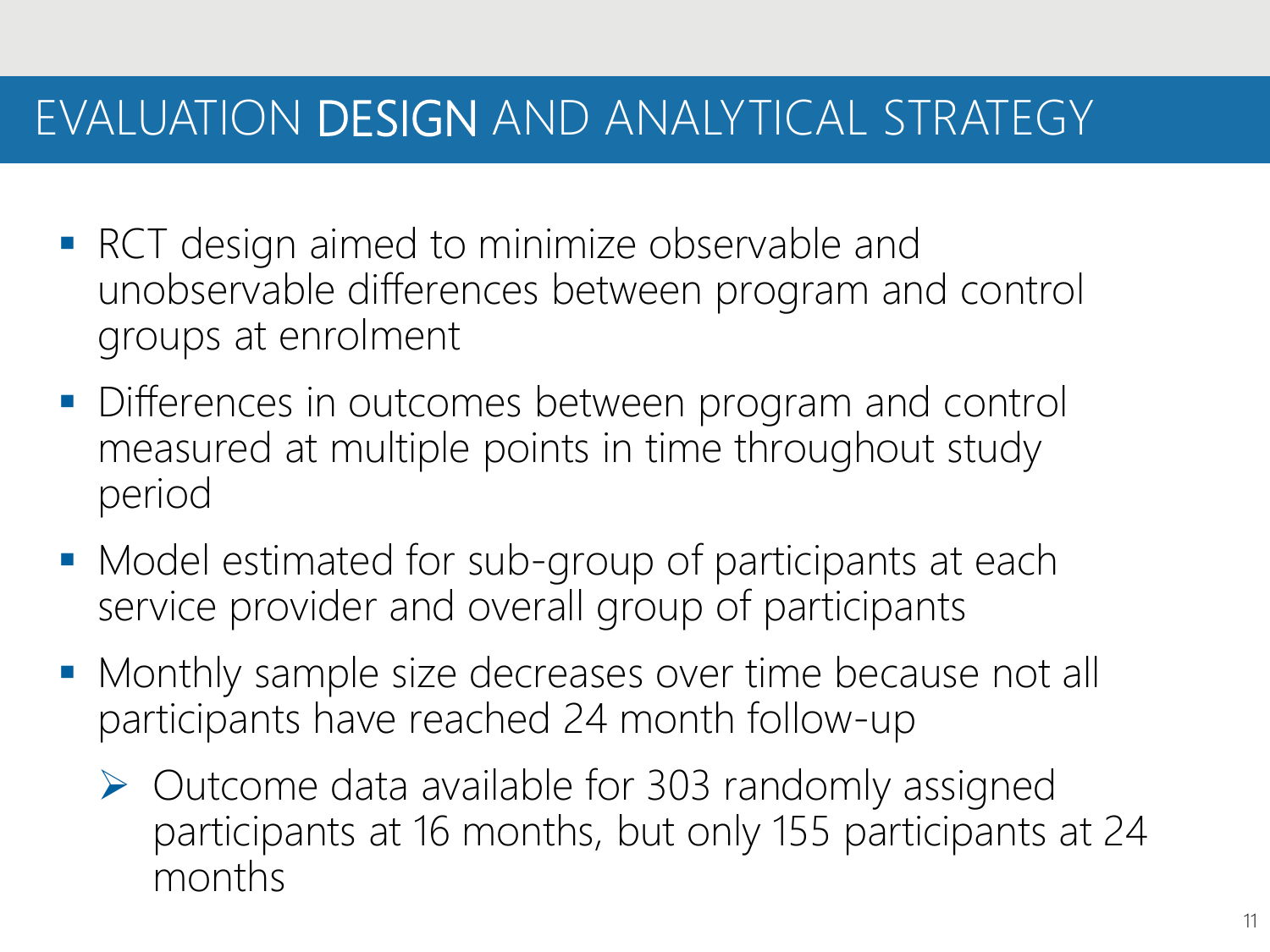**Impact on social assistance use Is Manitoba Works effective?**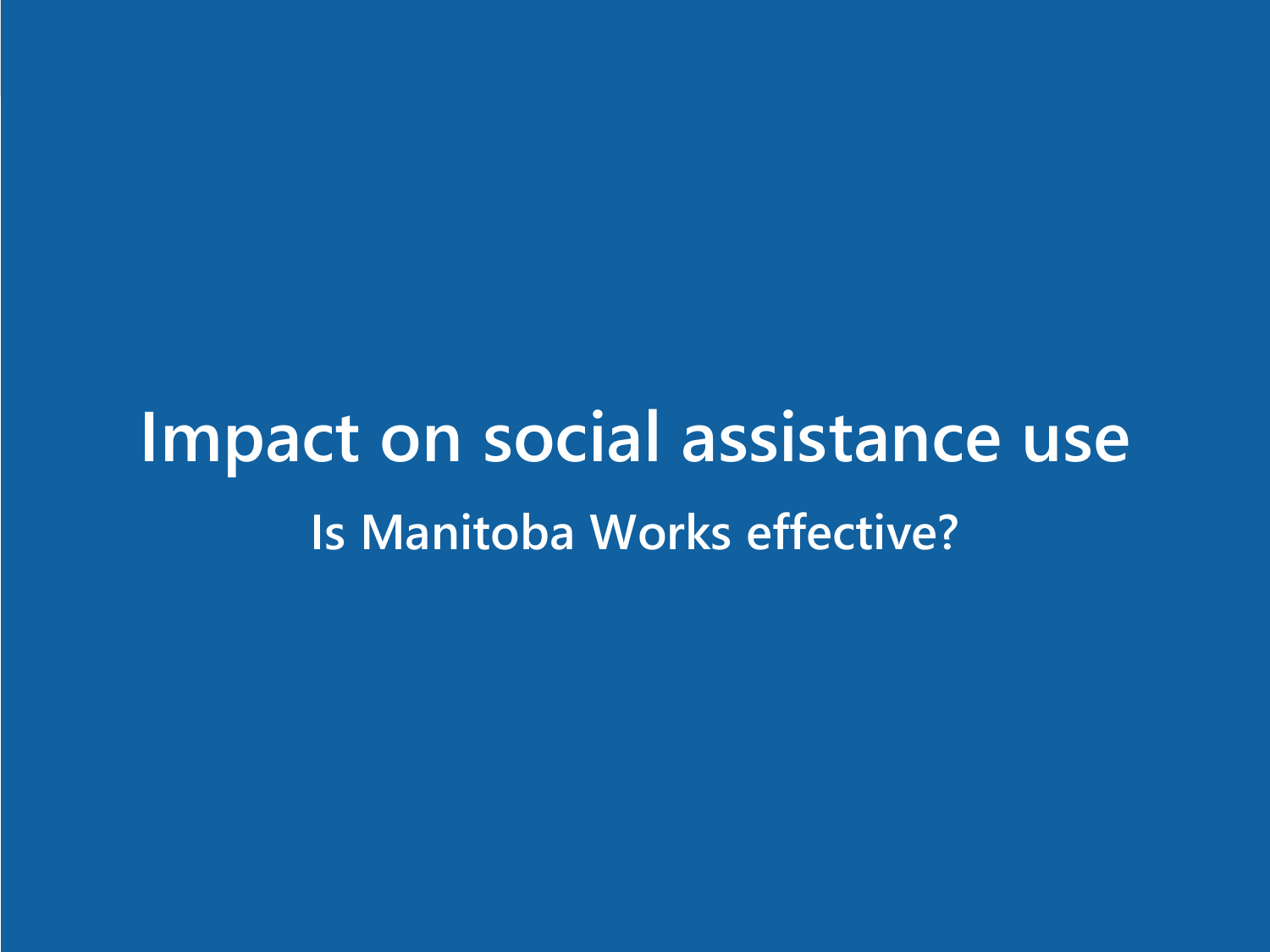## IMPACT ON SOCIAL ASSISTANCE EXIT— RANDOMLY ASSIGNED



- Red, solid line is percentage of all clients randomly assigned to program group who are still receiving social assistance
- Black, dashed line is percentage of all clients randomly assigned to control group receiving social assistance
- **Social assistance use decreases among both groups, but much more so** among group who received MB works programming
- Impact estimate: Manitoba Works *caused* an additional 13% of clients to exit social assistance as of 2 years after starting, compared to alternate services
- Plot shows full sample up to month 16, fewer observations up to month 24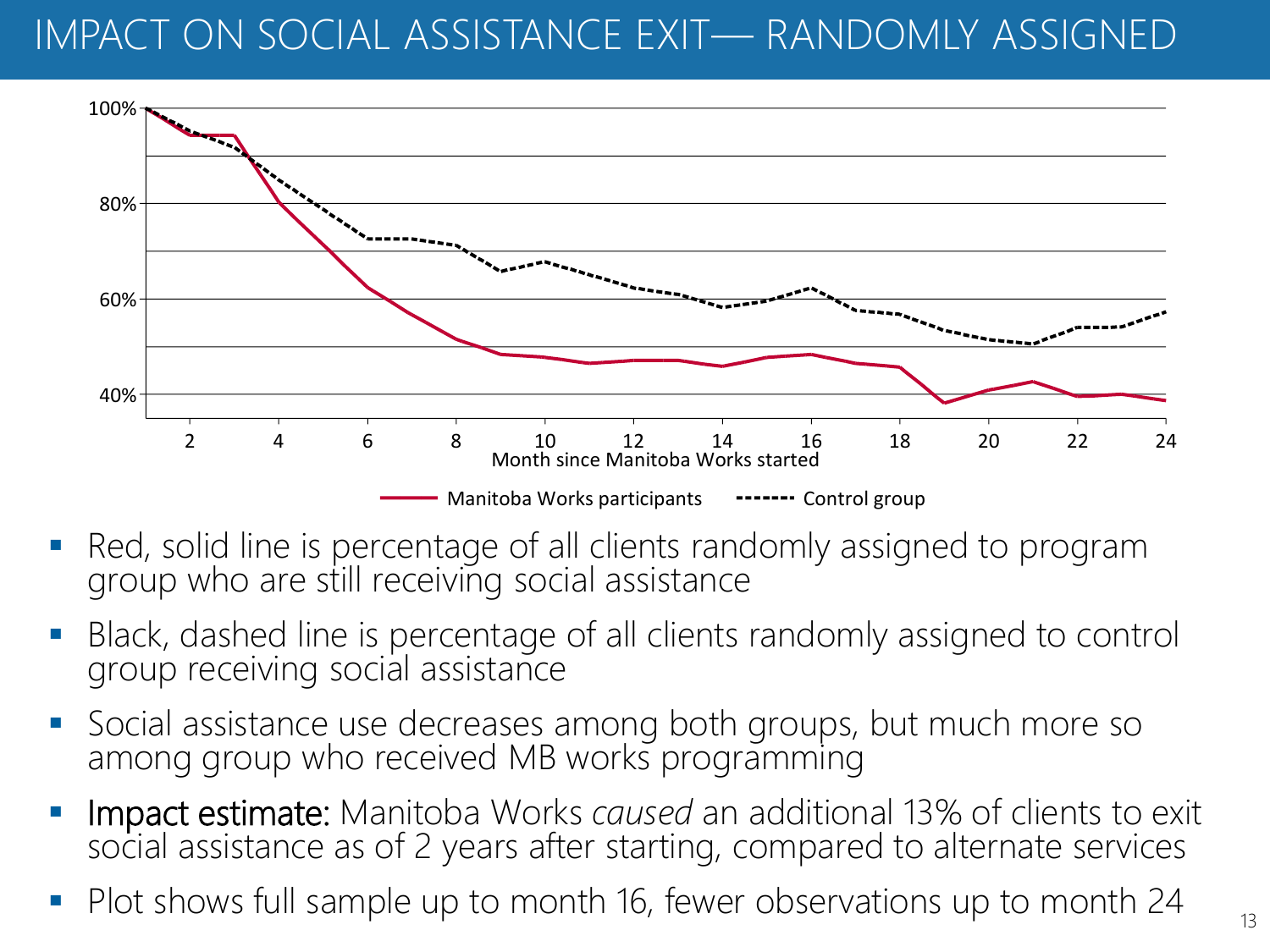## IMPACT ESTIMATES—ALL MANITOBA WORKS PARTICIPANTS



- All participants pooled, all observations included (fewer observations for later months)
- Impact averages approximately 14 percentage points after month 8 with no indication of a weakening impact over time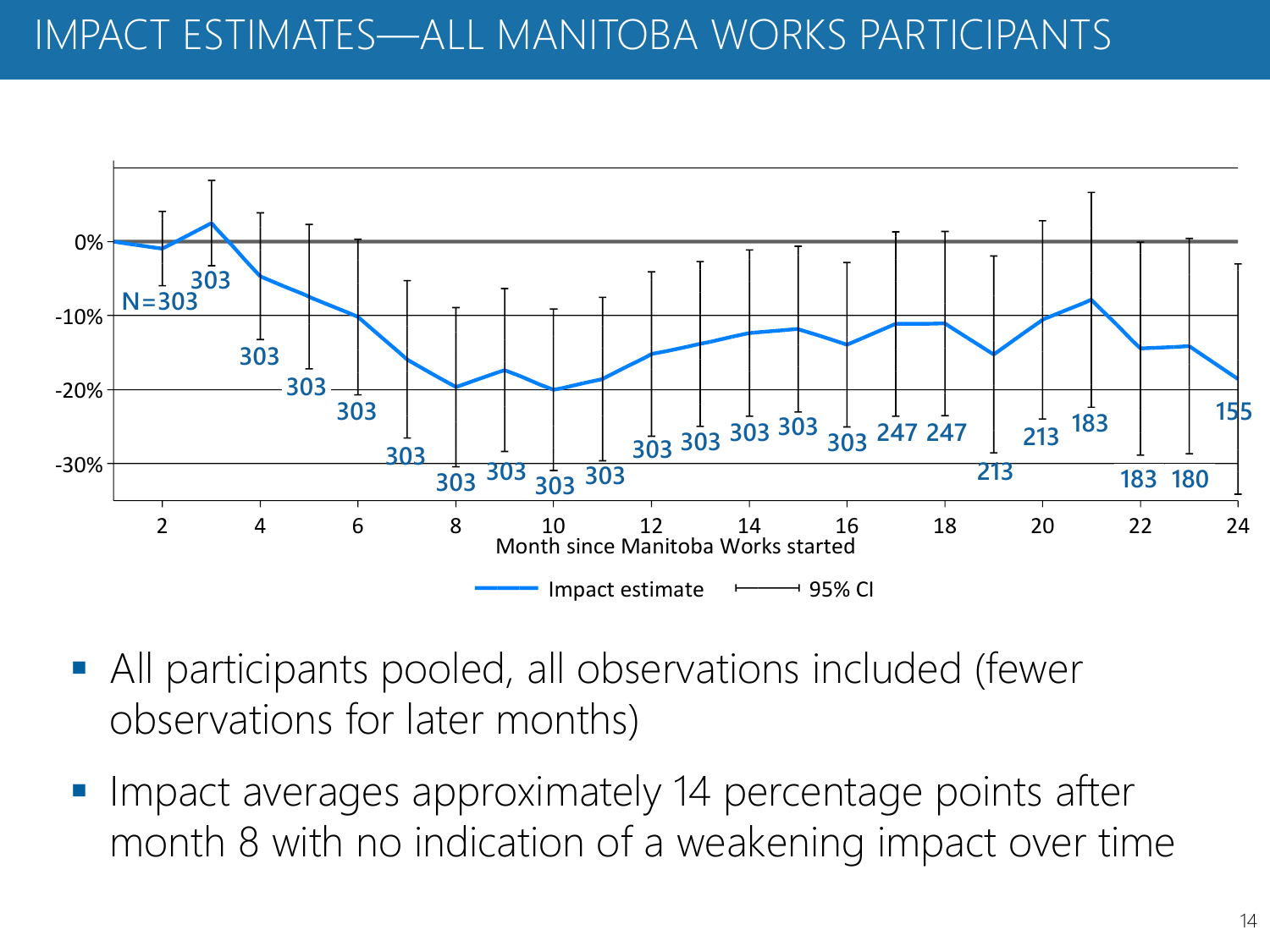# CONCLUDING POINTS

- 1. Manitoba Works model produces substantial impacts on social assistance exit, which are sustained over time
- 2. The model is cost-intensive, and replications/adaptations should consider ways to include its key features while lowering overall delivery and subsidy cost
- 3. To fully understand the value of reduced social assistance dependence, a comprehensive cost-benefit analysis should be conducted incorporating benefits beyond employment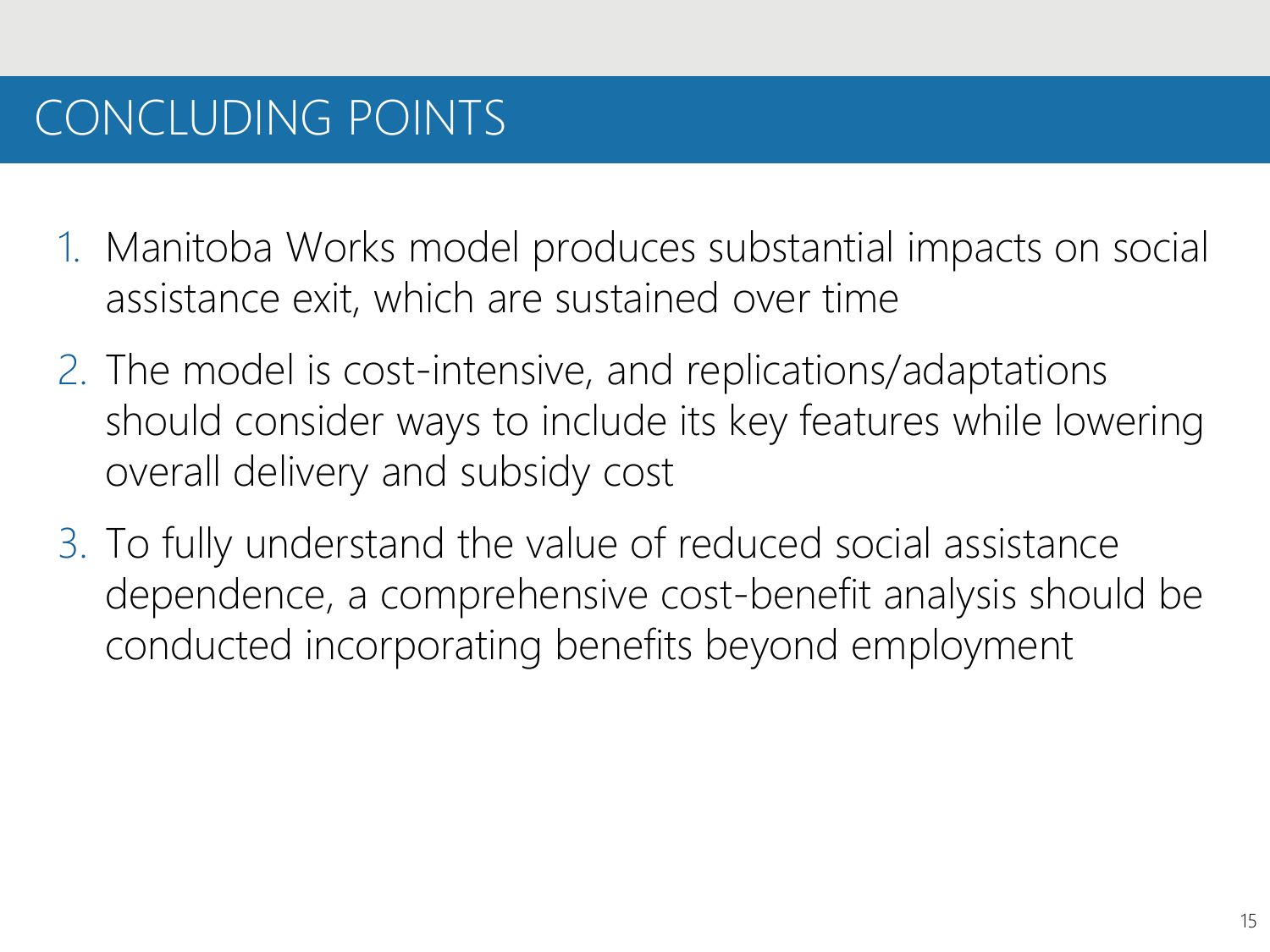# **Appendix Results for different providers**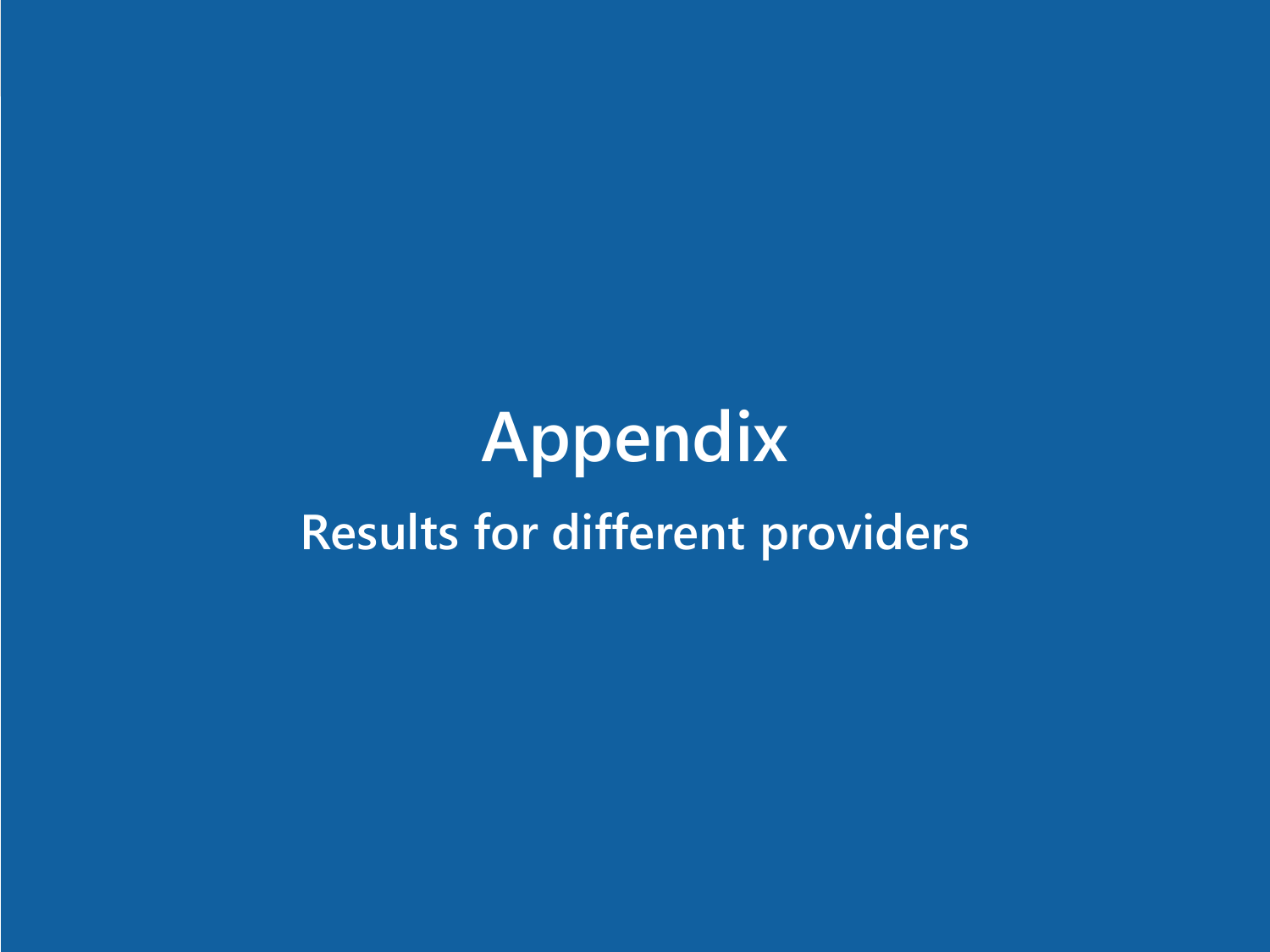# CLIENT OUTCOMES AT OFE (GENERALIST)



- At OFE, social assistance usage tends to decrease at the same rate for program and control until around 6 months after enrolment
- By month 10, 11 percentage points fewer program participants are in receipt of social assistance than control participants
- Level of impact is preserved over time, indicating a substantial reduction in social assistance use for participants 2 years after enrolment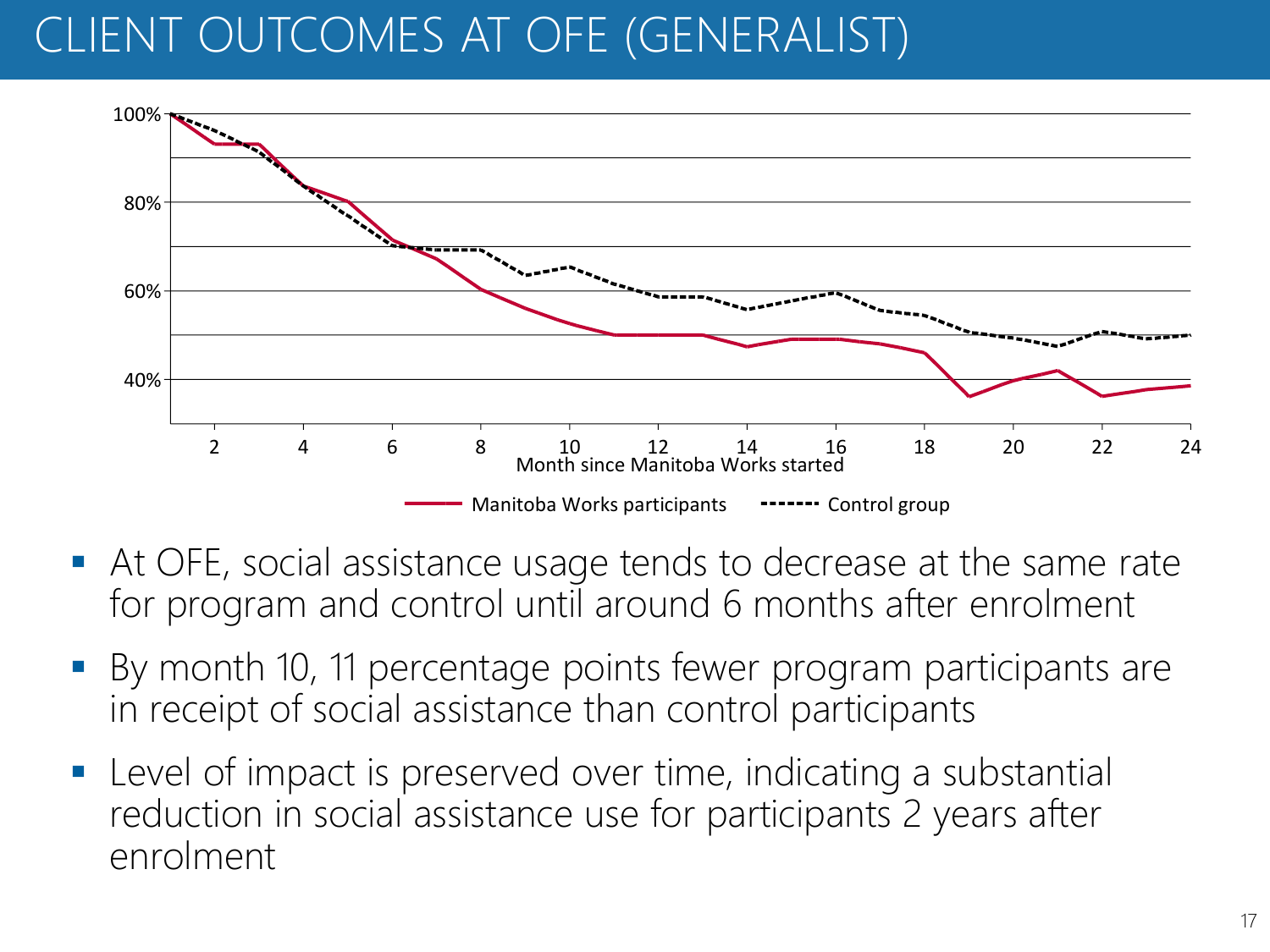# CLIENT OUTCOMES AT MOMENTUM (YOUTH SPECIALIST)



- At Momentum, the program group exits social assistance rapidly from month 4 to month 7 after enrolment
- Some people in program group subsequently re-enter social assistance
- Control group social assistance use decreases more gradually over time
- **Difference between program and control group roughly 20 percentage** points from month 14 to month 24, indicating that impacts are sustained for many participants